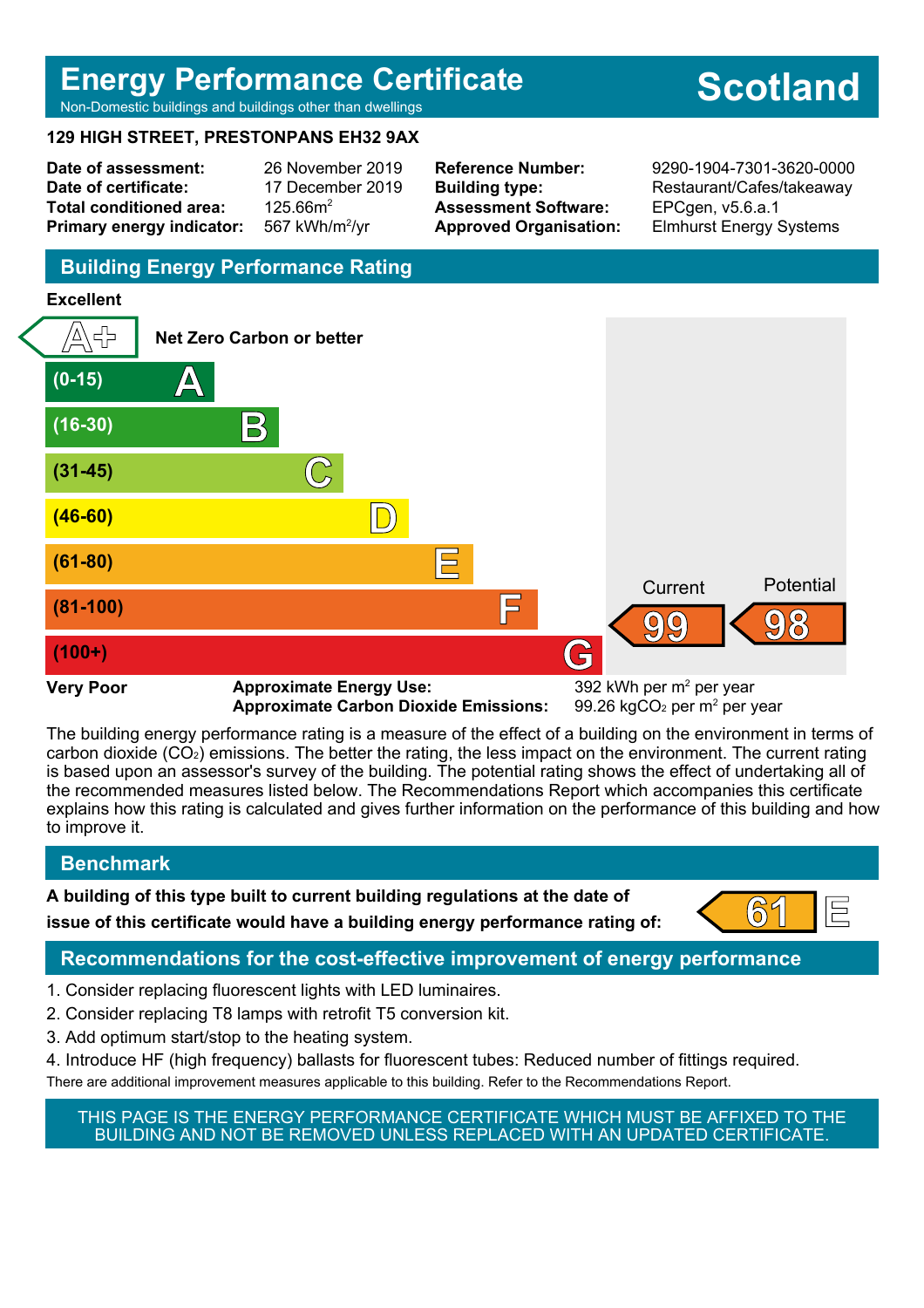## **Background**

This section provides additional information regarding the building and your energy assessment.

| Building type:                | <b>Restaurants and Cafes/Drinking</b><br>Establishments/Takeaways |
|-------------------------------|-------------------------------------------------------------------|
| Total useful floor area:      | $126m^2$                                                          |
| Main heating fuel:            | <b>NaturalGas</b>                                                 |
| <b>Building Environment:</b>  | HeatingandNaturalVentilation                                      |
| Renewable energy source: None |                                                                   |
| Electricity:                  | Grid supplied                                                     |

The Recommendations Report provides additional information in support of your Energy Performance Certificate. It was produced in line with the Government's approved calculation methodology and is based upon output from CLG, iSBEM, v5.6.a, SBEM, v5.6.a.2.

This calculates energy used in the heating, hot water provision, lighting and ventilation of your building. Different fuels produce different amounts of carbon dioxide for every kilowatt hour (kWh) of energy used. The calculation methodology therefore applies fuel emission factors to energy use for each fuel used to give an overall rating for your building. This assessment covers all fixed building services but excludes energy used in portable appliances, office equipment and for industrial processes.

As buildings can be used in different ways, energy use is calculated using standard occupancy assumptions which may be different from the way you use your building. The rating also uses national weather information to allow comparison between the performance of similar buildings in different parts of Scotland.

Further information on the assessment process and approved software tools can be found online at: www.scotland.gov.uk/epc.

#### **Recommendations for improvement**

This section lists the improvement measures recommended on your Energy Performance Certificate and further action you can take to improve the performance of your building. These measures have been checked by your assessor as being appropriate for your building and are listed under four headings: short payback period, medium payback period, long payback period and other improvement measures.

The calculation tool has automatically produced a set of recommendations which are reviewed by your assessor to ensure that they are relevant to the building and its use. The assessor may add or remove recommendations and may also have commented on the recommendations based upon their professional knowledge and expertise. This may include inserting additional recommendations or measures under 'other recommendations' (see below).

Note that these recommendations do not include advice on matters relating to the operation and maintenance of your building as such cannot be identified or represented within the calculation process.

## Implementing improvements - legal disclaimer.

The advice provided in this Recommendations Report is intended to be for information only. Recipients of this report are advised to seek further professional advice before making any decision on how to improve the energy performance of the building.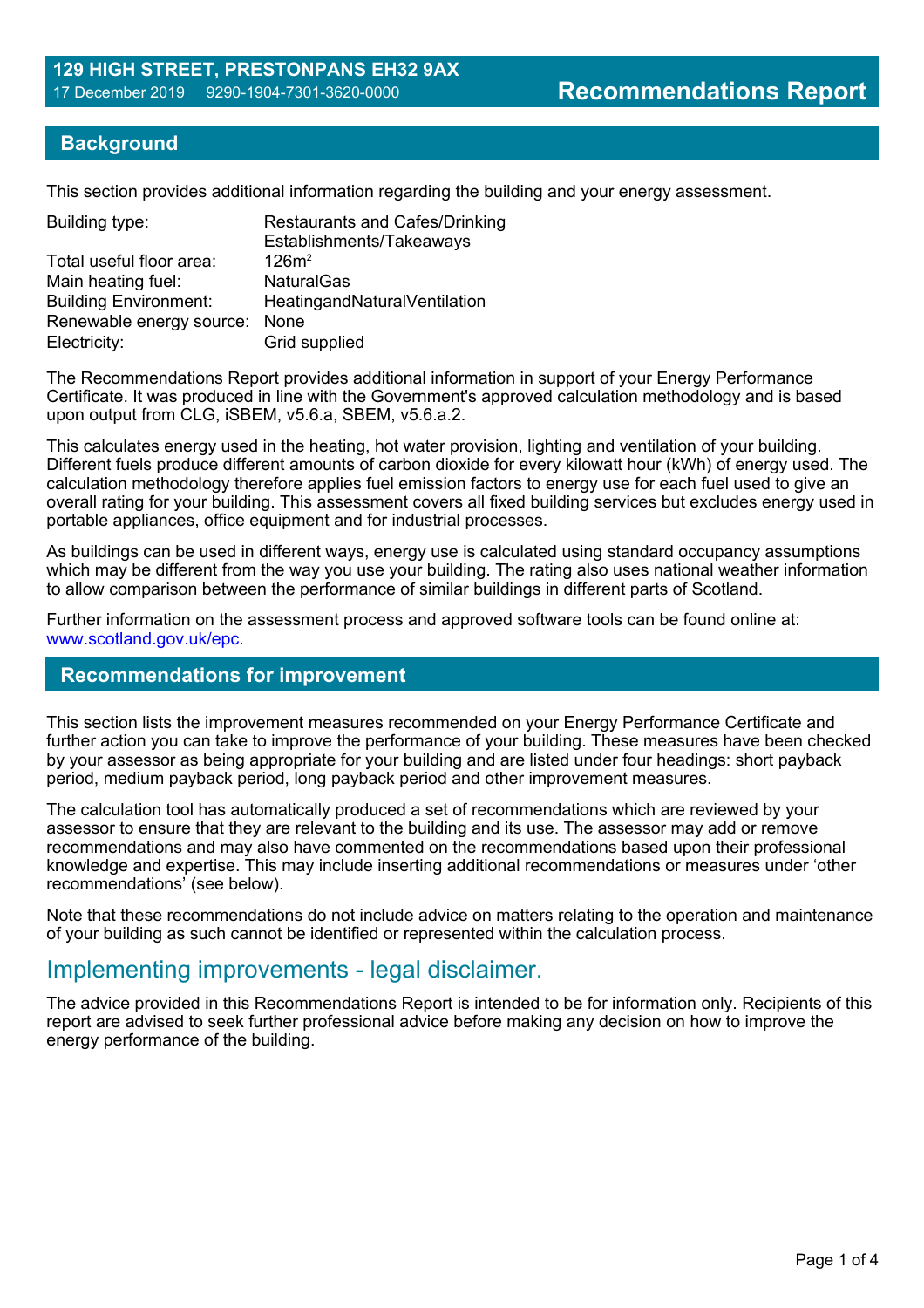## **129 HIGH STREET, PRESTONPANS EH32 9AX** 17 December 2019 9290-1904-7301-3620-0000 **Recommendations Report**

#### **Recommended measures with a short payback period (less than 3 years)**

| <b>Recommendations (short payback)</b>                                                                | <b>Potential Impact</b> |
|-------------------------------------------------------------------------------------------------------|-------------------------|
| Consider replacing T8 lamps with retrofit T5 conversion kit.                                          | <b>LOW</b>              |
| Add optimum start/stop to the heating system.                                                         | <b>MEDIUM</b>           |
| Introduce HF (high frequency) ballasts for fluorescent tubes: Reduced number of<br>fittings required. | LOW                     |
| Some walls have uninsulated cavities - introduce cavity wall insulation.                              | <b>MEDIUM</b>           |
| Some windows have high U-values - consider installing secondary glazing.                              | <b>MEDIUM</b>           |
| Add weather compensation controls to heating system.                                                  | <b>MEDIUM</b>           |
| Some solid walls are poorly insulated - introduce or improve internal wall insulation.                | <b>MEDIUM</b>           |
| Some glazing is poorly insulated. Replace/improve glazing and/or frames.                              | <b>MEDIUM</b>           |

#### **Recommended measures with a medium payback period (3 to 7 years)**

| <b>Recommendations (medium payback)</b> | $\vert\vert$ Potential Impact |
|-----------------------------------------|-------------------------------|
|-----------------------------------------|-------------------------------|

#### **Recommended measures with a long payback period (more than 7 years)**

| <b>Recommendations (long payback)</b>                 | <b>Potential Impact</b> |
|-------------------------------------------------------|-------------------------|
| Consider installing building mounted wind turbine(s). | LOW                     |
| Consider installing solar water heating.              | LOW                     |
| Consider installing PV.                               | LOW                     |

## Other measures

This section lists other measures selected by your assessor based upon an understanding of the building and/or a valid existing Recommendations Report.

| <b>Recommendations (other)</b>                             | <b>Potential Impact</b> |
|------------------------------------------------------------|-------------------------|
| Consider replacing fluorescent lights with LED luminaires. | MEDIUM                  |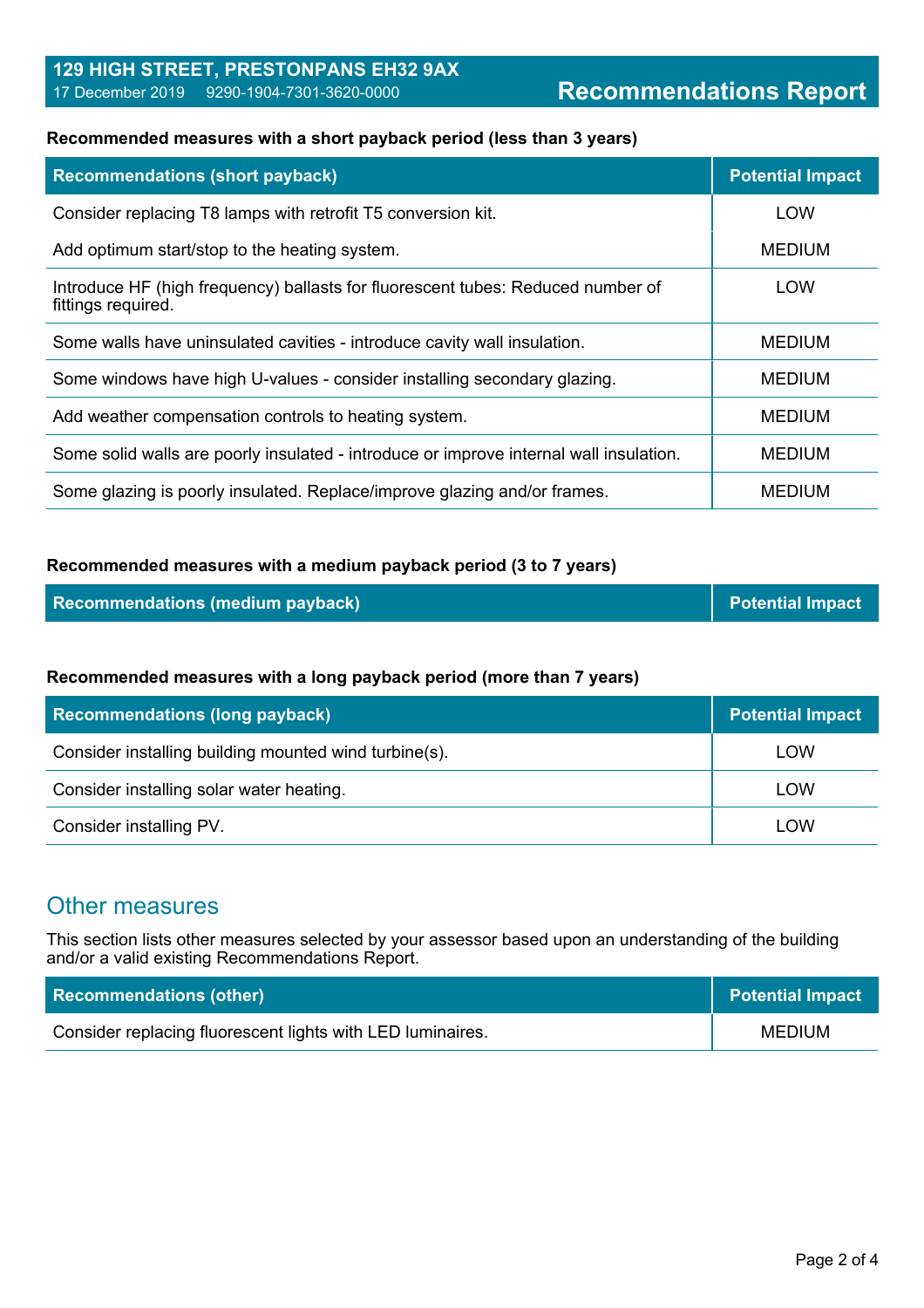## Payback period:

Payback periods are based upon data provided by Good Practice Guides and Carbon Trust energy survey reports and are average figures calculated using a simple payback method. It is assumed that the source data is correct and accurate, using up to date information.

They should be considered indicative. The figures have been calculated as an average across a range of buildings and may therefore differ from the actual payback period for the building being assessed. It is recommended that the cost effectiveness and payback of each suggested measure be further investigated before making any decision on how to improve the energy efficiency of your building.

## Carbon Impact:

Each measure is assigned a low, medium or high potential impact on the energy efficiency of your building. This relates to their potential to reduce carbon dioxide emissions arising from energy used in your building. For automatically generated recommendations, the carbon impact is determined by the approved software but may be adjusted by your assessor based upon their knowledge of the building. The impact of 'other recommendations' is determined by the assessor.

## **Comparative assessment - Feed-in Tariff**

Eligibility for standard tariff for solar PV under the DECC Feed-in Tariff initiative is contingent on a minimum energy efficiency requirement being met. This requires a building to have an EPC band of D or better. Further information can be found at: www.decc.gov.uk/fits This requirement is based upon the means of determining EPC band which is used in England & Wales.

**If calculated using this process, but using Scottish climate data, your building would currently have an EPC band of B (and a rating of 47).**

## **Requirements under section 63 of the Climate Change (Scotland) Act**

From 1 September 2016, regulations require the assessment and improvement of existing non-domestic buildings with an area of more than 1,000 m². See www.gov.scot/section63 for information.

As this building does not exceed 1,000 m<sup>2</sup> in area, it is not currently subject to these regulations.